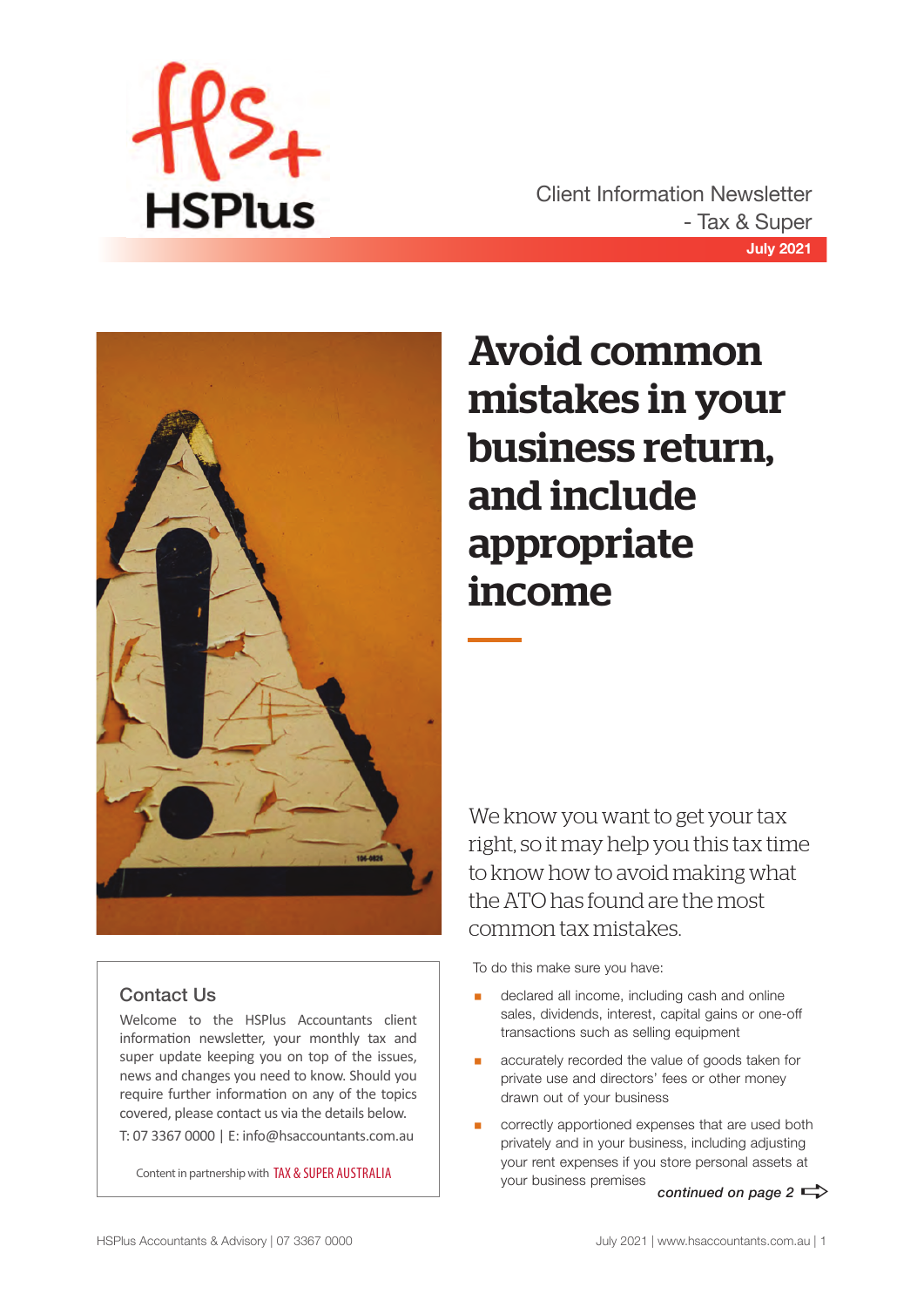a*Avoid common mistakes ... cont*

- § only claimed expenses you're entitled to claim (for example capital improvements can't be written off as a repair)
- § correctly claimed any business losses.

It's important to have good records that are up to date. It can help to have a dedicated business bank account to help keep business transactions separate from your other finances.

### WHAT TO INCLUDE IN YOUR BUSINESS'S ASSESSABLE INCOME

When calculating your business's assessable income, include:

- all gross income (before tax) from your everyday business activities, including sales made over the internet, income from sales (cash and electronic) and foreign income. Gross income doesn't include goods and services tax (GST).
- all other business income that is not part of your everyday business activities, including changes in the value of trading stock, capital gains, isolated transactions intended to make a profit, and cash prizes for your business.

#### CASH INCOME

If your business receives cash payments for goods or services, the ATO will expect you to declare them as assessable income. Included here are:

- all your cash earnings
- income your business earned through coupons, vouchers or gift cards
- § income your business deposited into a mortgage or private credit card
- bank interest, dividends, franking credits, etc.

Note that the ATO's data matching analysis and forensic capabilities have developed into a very sophisticated toolkit, making cash payments more visible to it than ever before. For example, it can identify people who may be running a part of their normal business activities "off the books" and avoiding tax obligations.

### COMMISSIONS, INVESTMENT EARNINGS, GRATUITIES, COMPENSATION PAYMENTS

If you receive commissions, investment earnings (such as dividends), gratuities or compensation payments as part of your business activities, include these amounts as assessable income. These payments include:

- § commission income
- royalties, such as payments when other entities use your patent
- incentive payments, such as a cash payment to lease business premises
- interest on business investments, and interest on overpayment or early payment of tax
- § dividends and franking credits (from company tax already paid) on business investments
- rental income from property owned by your business
- lease payments and hire charges (if you are in the business of hiring out assets)
- tips and gratuities, including cash or electronic payments
- compensation, such as workers compensation, payments for trading stock losses, business interruptions or contract cancellations
- recovered bad debts for which you have received a tax deduction.

### INCOME NOT PART OF EVERYDAY BUSINESS **ACTIVITIES**

Your business may receive income that is not part of your everyday business activities. These amounts must also be included in your business's assessable income at the end of the income year.

These sources of income can include:

- § disposal of non-trading stock assets
- taking some trading stock for your own use
- sale of goods or services in return for something other than money

*continued overleaf*  $\Rightarrow$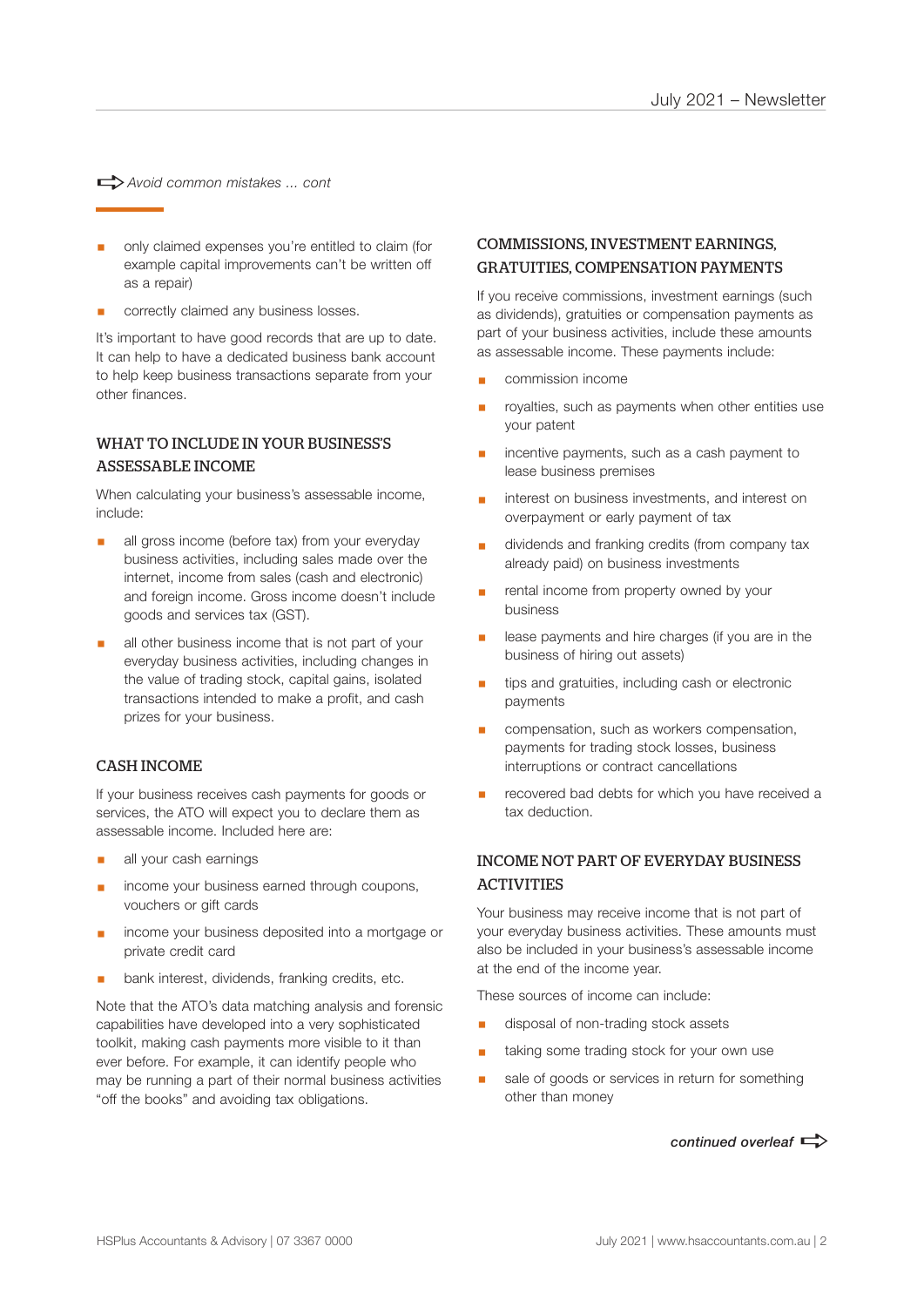a*Avoid common mistakes ... cont*

- increase in trading stock value
- isolated transactions intended to make a profit
- § business prizes or awards
- § payments from insurance claims.

#### GOVERNMENT PAYMENTS

A number of federal, state and territory government grants and payments have been made available to businesses in response to recent natural disasters and COVID-19. Only those grants and payments that are "assessable income" will need to be included.

These payments include:

- fuel tax credits or product stewardship (oil) benefit
- wine equalisation tax producer rebate
- § JobKeeper payments (COVID-19)
- § Supporting Apprentices and Trainees wage subsidy (COVID-19)
- excise refund scheme for alcohol manufacturers
- grants, such as an amount you receive under the Australian Apprenticeships Incentives Program
- § subsidies for carrying on a business.

Note well that you should not include the following grants and payments:

- cash flow boost payments (COVID-19 this is "nonassessable, non-exempt" income)
- § government grants and payments that are tax-free.

#### CAPITAL GAINS AND LOSSES

Capital gains or losses can occur when you dispose of a business capital asset by way of sale, gift, transfer, destruction, surrender, or other means. Business capital assets are all assets your business owns.

However, you can only generally make a capital gain or loss on particular assets, such as your business premises, land, goodwill, or rights or licences. You can't generally make a capital gain or loss on your trading stock. CGT generally doesn't apply to depreciating assets, such as tools or motor vehicles that you use in your business.

In certain circumstances, the following discounts apply to CGT:

- Individuals or trusts qualify for a 50% discount if they hold an asset for at least 12 months before disposing of it. This means you include only 50% of the capital gain in your assessable income.
- § Companies aren't entitled to a CGT discount.
- Partnerships don't pay tax on capital gains. Instead, the individual partners determine their share of the capital gain, when working out their net capital gain, and include it in their personal assessable income.
- If you're a small business that owns active assets, you may also be eligible for the small business CGT concessions (ask this office about these).  $\blacksquare$

This information has been prepared without taking into account your objectives, financial situation or needs. Because of this, you should, before acting on this information, consider its appropriateness, having regard to your objectives, financial situation or needs.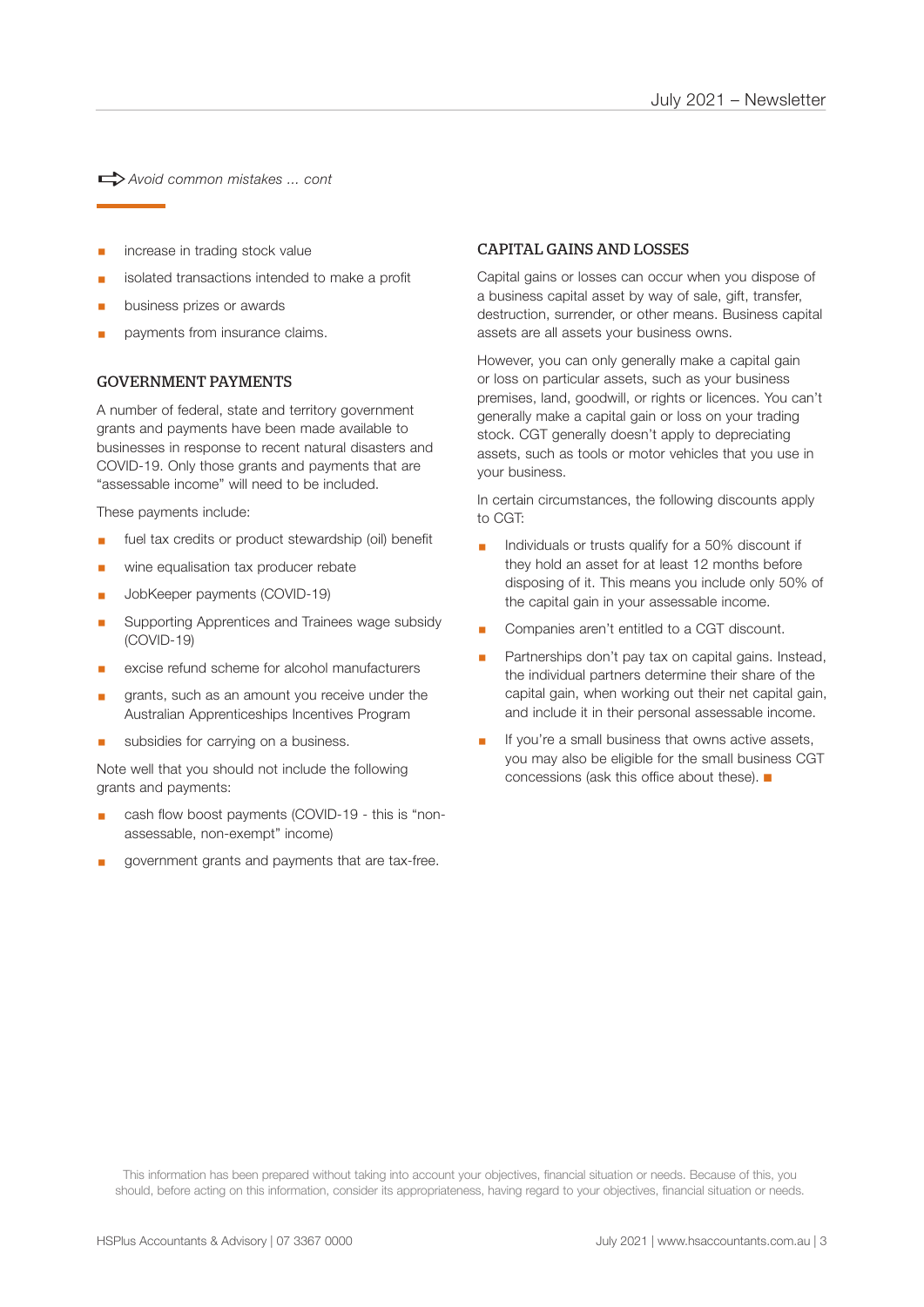## Getting deductions for clothing and laundry expenses right

The ATO allows certain taxpayers to claim a deduction for the cost of buying and cleaning occupation-specific clothing, items of protective wear and for certain unique, and usually distinctive, uniforms.

To claim a deduction it is generally expected that you will be able to provide evidence that you purchased the clothing concerned, and will have you will be able to provide evidence that you diary records or other evidence of your cleaning costs.

If you receive an allowance from your employer for clothing, uniforms, laundry or dry-cleaning, it will be necessary to show the amount of this allowance on your tax return.

#### OCCUPATION-SPECIFIC CLOTHING

You can claim for clothing that is specific to your occupation and is not everyday in nature. Generally this sort of clothing also allows the public to easily recognise your occupation — such as the checked pants a chef wears.

But the ATO will resist allowing claims made for the cost of purchasing or cleaning clothes you bought to wear for work but that are not specific to your occupation for example, the black trousers and white shirt generally preferred by waiters or bartenders, or an office worker's suit and tie.

#### PROTECTIVE CLOTHING

You can claim for clothing and footwear that you wear to protect yourself from the risk of illness or injury that may arise from your income-earning activities, or from the environment in which you are required to carry out these activities.

To be considered "protective", the items must provide a sufficient degree of protection against that risk. Therefore protective clothing includes:

- fire-resistant and sun-protection clothing
- high-visibility vests
- non-slip nurse's shoes
- rubber boots for concreters
- steel-capped boots, gloves, overalls, and heavy-duty shirts and trousers
- overalls, smocks and aprons you wear to avoid damage or soiling to your ordinary clothes during your income-earning activities.

Ordinary clothes (such as jeans, drill shirts, work shorts, trousers, socks, closed shoes) are not regarded as protective clothing if they lack protective qualities designed for the risks of your work.

The ATO generally disallows claims for the cost of purchasing or cleaning ordinary clothes that you wear for work that may also serve to protect the wearer. For example, you can't claim for normal, closed shoes, even though by wearing them you will protect your toes and feet.

*continued overleaf*  $\Rightarrow$ 

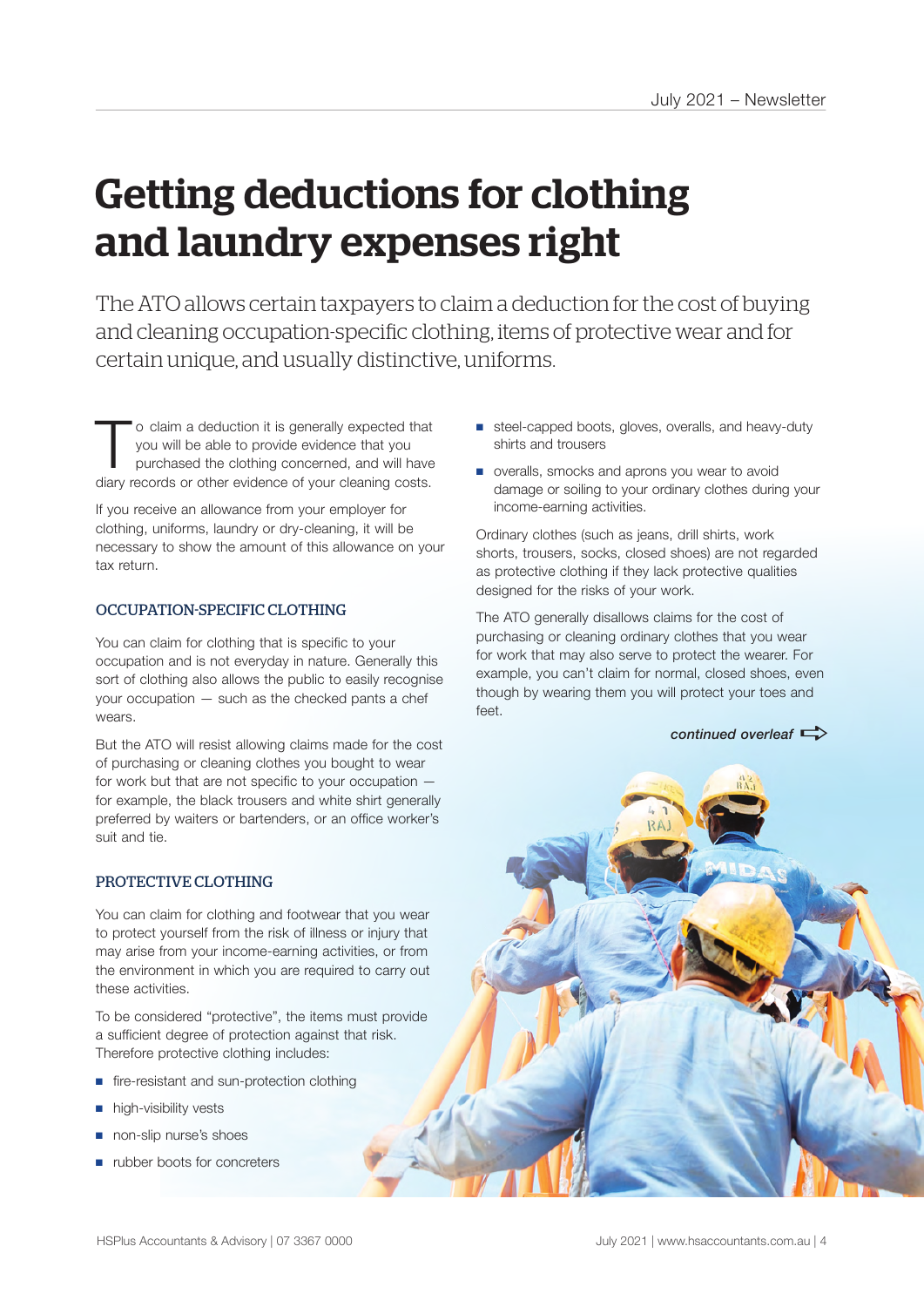a*Getting deductions for clothing and laundry expenses right cont*

#### WORK UNIFORMS

Generally, you can make a claim for a uniform (either compulsory or non-compulsory) that is unique and distinctive to the organisation you work for.

Clothing is unique if it has been designed and made specifically for an employer. Clothing is considered distinctive if it has the employer's logo permanently attached and items are not available to the public.

Claims are generally disallowed that are for the cost of purchasing or cleaning a plain uniform (that is, neither unique nor distinctive).

#### Compulsory work uniform

Compulsory work wear is a set of clothing that identifies you as an employee of an organisation with a strictly enforced policy that makes it compulsory for you to wear the uniform while you're at work.

You may also be able to claim a deduction for shoes, socks and stockings where they are an essential part of a distinctive compulsory uniform and where their characteristics (colour, style and type) are specified in your employer's uniform policy.

You may be able to claim for a single item of distinctive clothing, such as a company shirt or jumper, if it's compulsory for you to wear it at work.

#### Non-compulsory work uniform

You can't claim expenses incurred for non-compulsory work uniforms unless your employer has registered the design with AusIndustry. Shoes, socks and stockings can never form part of a non-compulsory work uniform, and neither can a single item such as a jumper.

#### CLEANING OF WORK CLOTHING

You can claim the costs of washing, drying and ironing eligible work clothes, or having them dry-cleaned. It will be expected however for you to have written evidence, such as diary entries and receipts, for your laundry expenses if both:

- the amount of your claim is greater than \$150, and
- your total claim for work-related expenses exceeds \$300 (excluding car, meal allowance, award transport payments allowance and travel allowance expenses).

If the amount seeking to be claimed is less than the above, and you don't need to provide written evidence for your laundry expenses, you may use a reasonable basis to work out your claim. For washing, drying and ironing you do yourself, the ATO considers that a reasonable basis for working out your laundry claim is:

- \$1 per load (this includes washing, drying and ironing) if the load is made up only of work-related clothing, and
- 50 cents per load if other laundry items are included.

If you choose a different basis to work out your claim, you may be asked to explain that basis to the ATO.

#### DRY-CLEANING EXPENSES

You can claim the cost of dry-cleaning work-related clothing. If your *total* claim for work-related expenses exceeds \$300 (not including car, meal allowance, award transport payments allowance and travel allowance expenses), you must have written evidence to substantiate your claim.

The deductibility of clothing and uniform expenses can be tricky – contact this office if you require assistance.  $\blacksquare$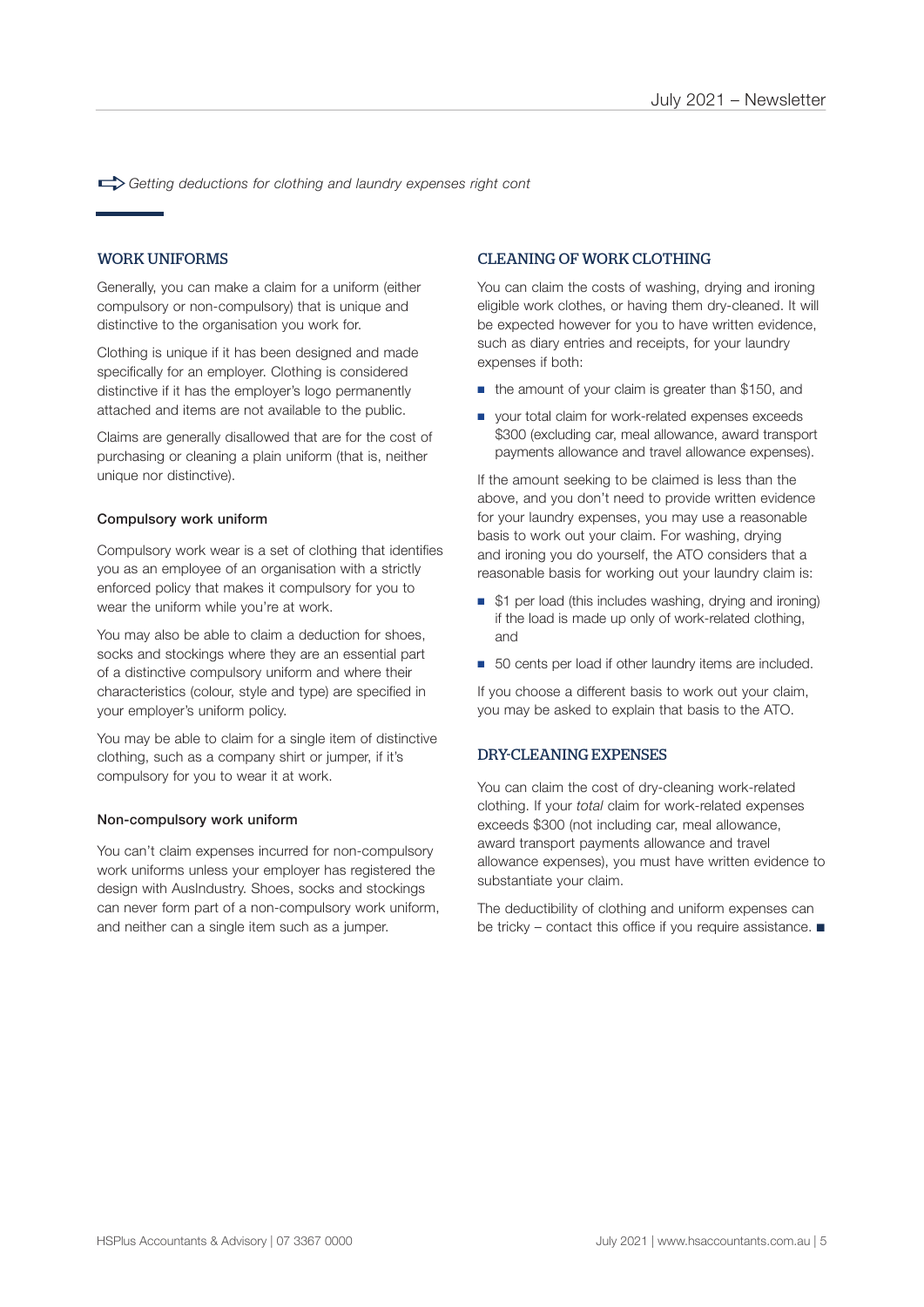# Steps to take when winding up your SMSF

There will most likely come a time when your SMSF will need to be wound up, with a change in members, the fund's finances, perhaps separation or other family causes among the many reasons why winding up the fund becomes necessary.

The many reasons people may find it necessary to wind up an SMSF could include:

- there are no members left they may have passed away or rolled benefits into other funds
- there are no assets left the SMSF may have paid members all of their benefits
- divorce a marriage breakdown may force husband and wife members to split the fund's assets and may affect the ability of members to effectively undertake their trustee obligations
- insufficient funds there is not enough money in the fund to keep covering running costs
- § old age trustees' circumstances may have changed in a way that has affected their capacity to effectively manage an SMSF, which can be complex and constantly requires a significant investment of time and expertise
- death where there is only one member, their legal personal representative will be required to pay out all benefits as per the trust deed or death benefit nomination. Where there is more than one member, other members may not wish to continue the fund.

Once the decision to wind up an SMSF has been made, it is always a good idea to sit down and read your trust deed, as it may contain vital information about winding up your fund. And remember, once a fund is wound up, it cannot be reactivated.

## THE NECESSARY STEPS

You need to let the ATO know within 28 days of the fund being wound up. This is best done in writing, to ensure a record is made, but you must include:

- § the name of your SMSF
- its Australian business number (ABN)
- § your name and contact details, and
- the date you wound up your SMSF.

You will also need to deal with member benefits, and will have to make sure that:

- you deal with members' benefits according to the superannuation law and the trust deed
- § you obtain market value balances of all related accounts

*continued overleaf*  $\Rightarrow$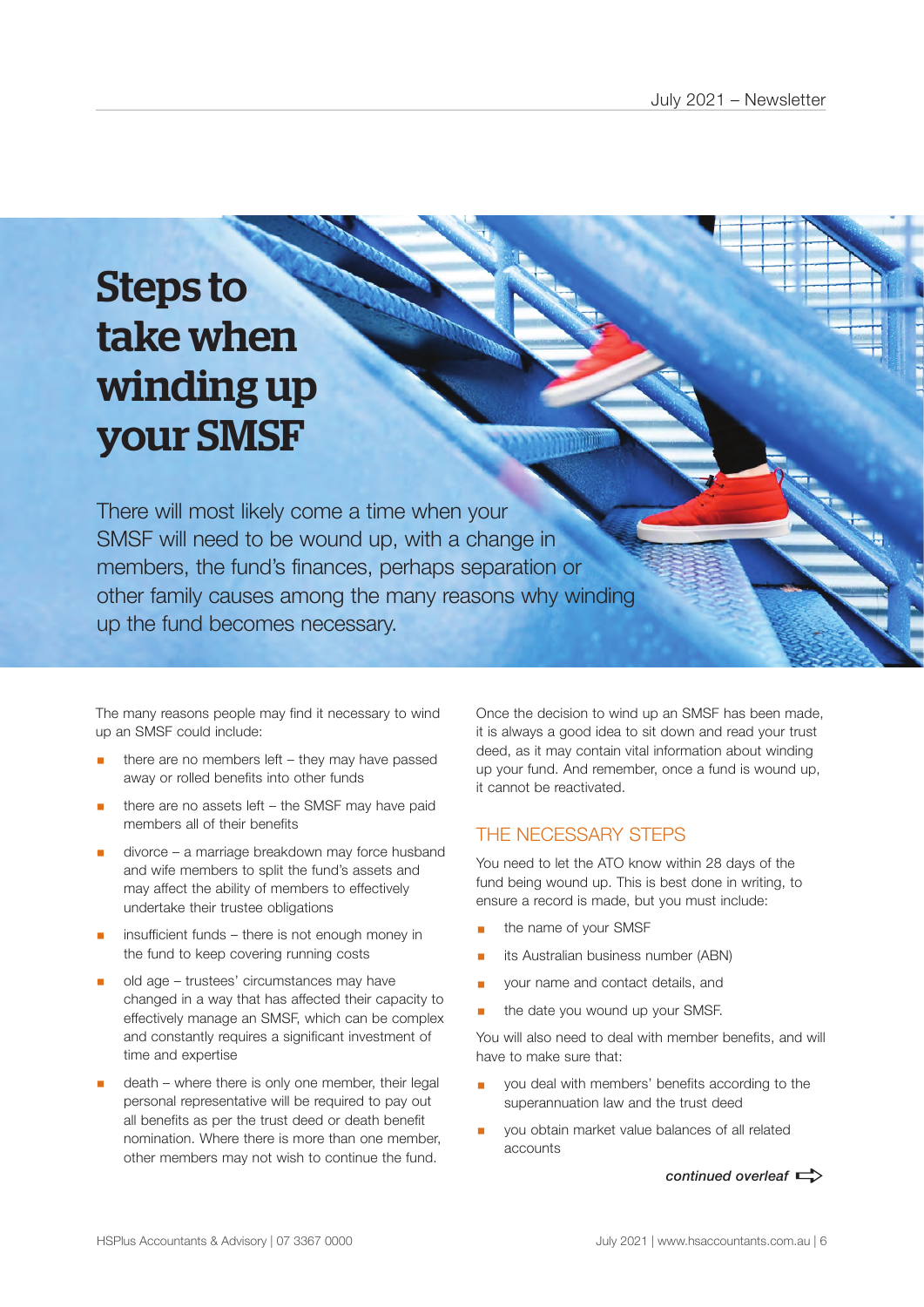$\Rightarrow$  Steps to take when winding up your SMSF ... cont

- you ensure all SMSF assets have been sold and member contributions dealt with in accordance with the trust deed and superannuation laws
- § you ensure all proper steps are taken to transfer ownership and title of any assets
- § you decide whether any corporate trustees in your fund wish to deregister with the Australian Securities and Investments Commission (ASIC), and
- § your fund has no assets left once it has been wound up.

But remember, if you have wound up your fund but you, as a member, have not met a condition of release – retirement, transition to retirement, or reaching an eligible age – you cannot access your superannuation. Your superannuation needs to be rolled over into another regulated superannuation fund. Remember, there are serious legal penalties for accessing your superannuation benefits before you are legally allowed.

Advice may be required on the potential capital gains tax (CGT) implications for your SMSF on the disposal of assets to enable the payment of benefits or the rollover of benefits to another fund.

When winding up your fund, you will need to have an audit completed by an approved SMSF auditor before you can lodge your final SMSF annual return. Also any outstanding tax liabilities will need to be paid at this time and lodge any outstanding returns from previous years.

It is important to wind up your fund correctly. If you fail to carry out these reporting responsibilities, you may be the focus of compliance activities and you may be subject to penalties.

After meeting all of your tax responsibilities, the ATO will send you a confirmation letter stating that it has cancelled your SMSF's ABN and closed your SMSF's record on its systems.

## TAX IMPLICATIONS

The most common tax issues are outlined below.

#### **Unrealised capital gains**

If an asset(s) of the fund has been held over a long period, a capital gain (or loss) event would be triggered upon disposal where the SMSF is in accumulation phase.

If the fund is wound up and a net capital gain arises, the fund will have significant taxation liabilities which, in effect, will reduce the members' overall superannuation balance.

#### **Significant realised/unrealised capital losses**

Alternatively, the reverse is that the fund may realise a capital loss during the wind-up process. While these capital losses can be added to the capital losses carried forward from previous years and offset against any current year capital gains, any residual capital losses that are not utilised during the wind-up process will be wasted. Because they cannot be transferred to another person (member or beneficiary) or entity (another superannuation fund), the benefit from any remaining unused capital losses will be lost once the fund is wound up.

#### **Carried forward income tax losses**

Some SMSFs can have carried forward income tax losses (because they could not claim any tax deductions that exceeded their income) that could be used to offset any future taxation liability of the fund. Unfortunately, as with capital losses, the benefit of using up its carried forward income tax loss will be lost upon wind up.  $\blacksquare$